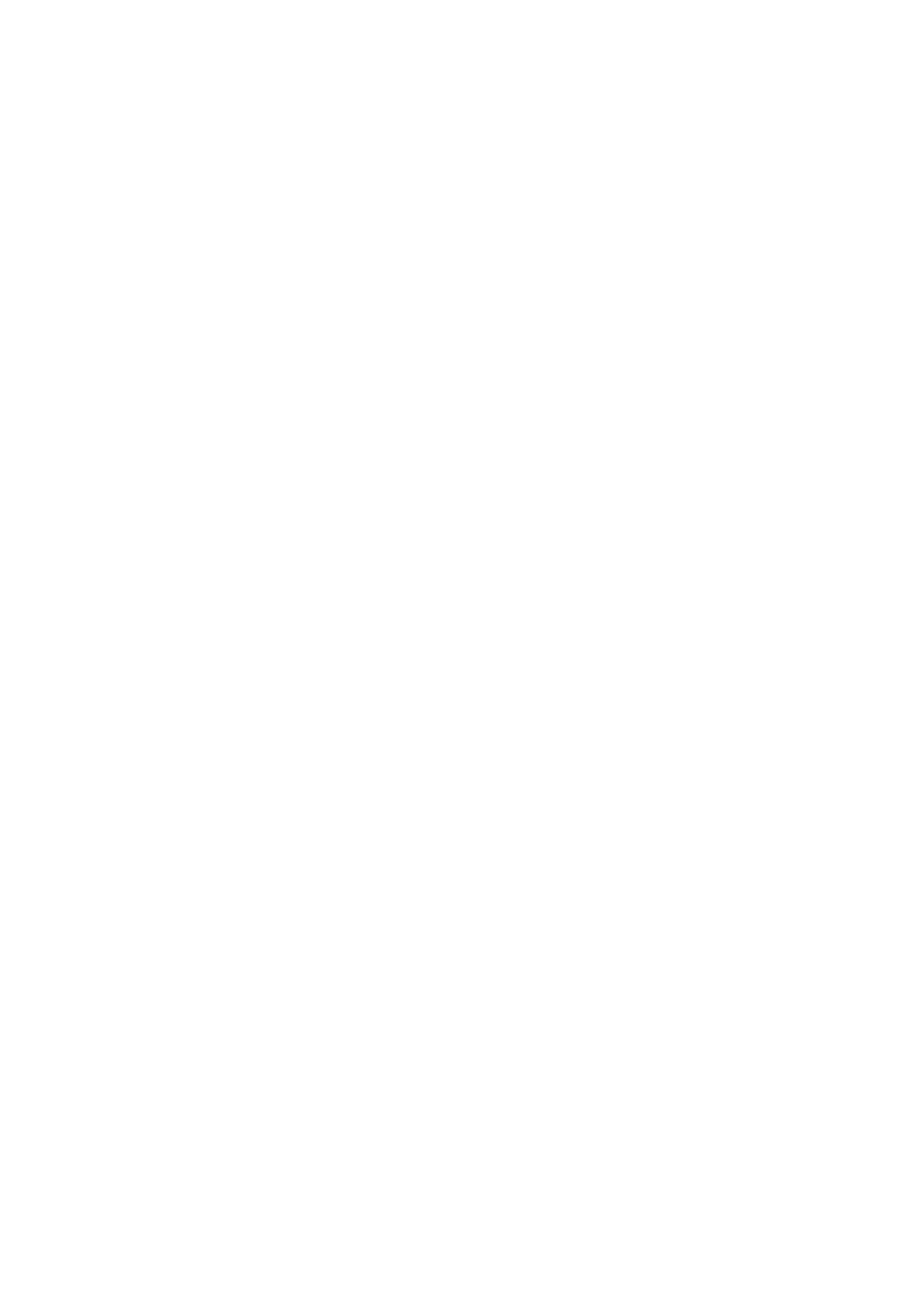# **BUCKINGHAMSHIRE AND MILTON KEYNES FIRE AUTHORITY STANDING ORDERS RELATING TO CONTRACTS**

#### **CONTENTS**

|     |                                                                 | Page           |
|-----|-----------------------------------------------------------------|----------------|
| 1.  | <b>Basic Principles</b>                                         | 3              |
| 2.  | <b>Responsibilities of Officers</b>                             | 4              |
| 3.  | <b>Partnerships</b>                                             | 5              |
| 4.  | <b>Exemptions</b>                                               | 5              |
| 5.  | <b>Requirements for all Contracts</b>                           | 5              |
| 6.  | <b>Steps Prior to Letting a Contract</b>                        | $\overline{7}$ |
| 7.  | <b>Requirements to Ensure Competition</b>                       | 9              |
| 8.  | <b>Competitive Tendering Process</b>                            | 11             |
| 9.  | <b>Creation and Maintenance of an Approved</b><br>List          | 11             |
| 10. | <b>Standards and Award Criteria</b>                             | 12             |
| 11. | <b>Invitations to Tender/Quotations</b>                         | 12             |
| 12. | <b>Shortlisting</b>                                             | 12             |
| 13. | <b>Submission, Receipt and Opening</b><br>of Tenders/Quotations | 13             |
| 14. | <b>Clarification Procedures</b>                                 | 13             |
| 15. | <b>Tender Evaluation</b>                                        | 13             |
| 16. | <b>Award of Contract</b>                                        | 14             |
| 17. | <b>Executing a Contract</b>                                     | 14             |
| 18. | <b>Post Contract Monitoring</b>                                 | 14             |
| 19. | <b>Termination of Contract</b>                                  | 15             |
| 20. | <b>Land and Property</b>                                        | 16             |
| 21. | Asset Disposals (other than Land or Property) 17                |                |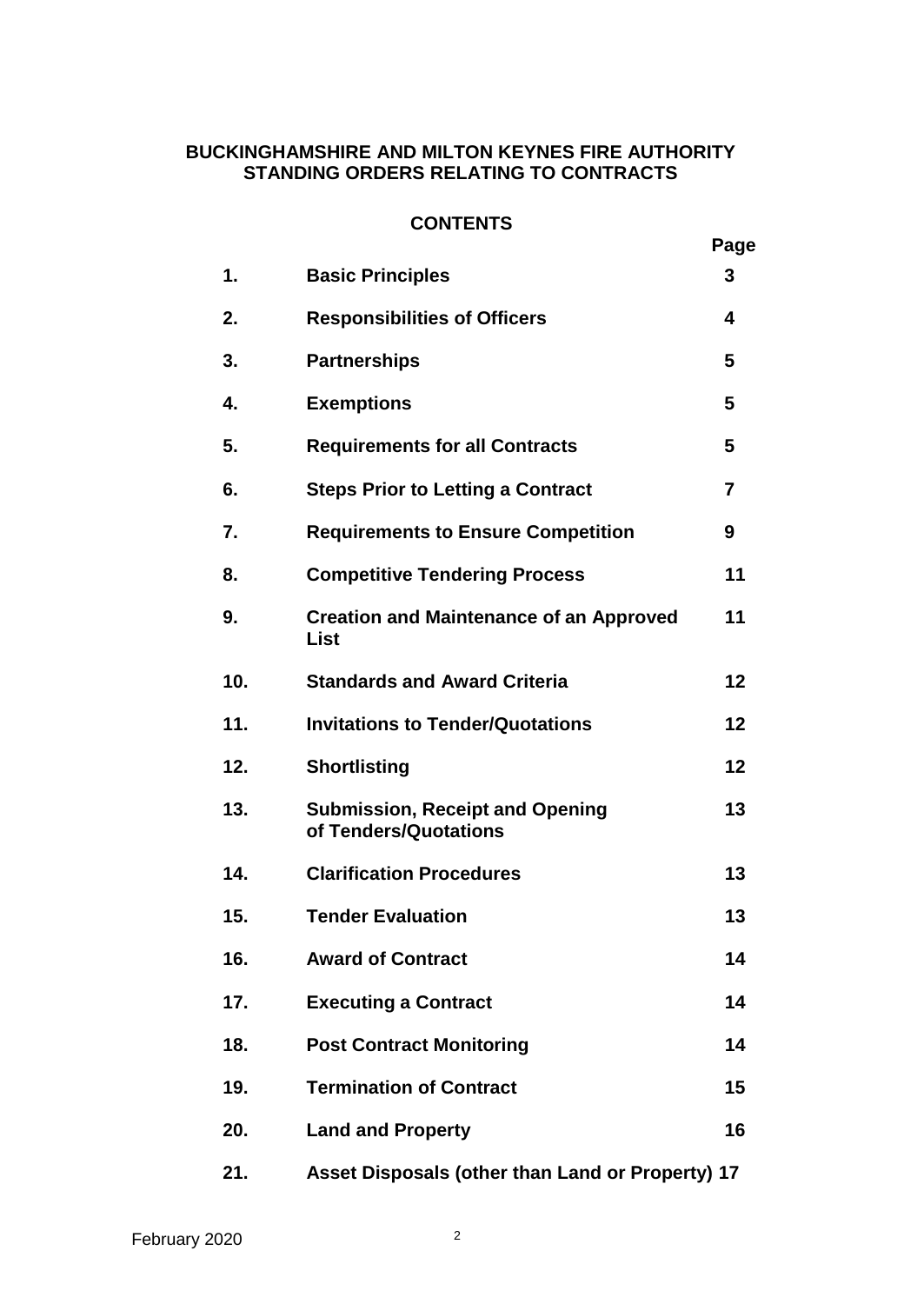#### <span id="page-3-0"></span>**1. Basic Principles**

- 1.1 These Orders apply to all Authority contracts with the exception of employment contracts or any contract relating to the engagement of counsel.
- 1.2 Failure by an Officer to comply may result in disciplinary action being taken against that Officer.
- 1.3 These Orders set down the minimum requirements. A more detailed procedure may be appropriate for a particular contract.
- 1.4 In interpreting and applying these Orders, where there is a difference:
	- (a) EU Procurement Directives and EU case law take precedence over both English law and these Orders; and
	- (b) English law takes precedence over these Orders
- 1.5 A contract includes the following:-
	- (a) any contract for goods, works or services, including disposals
	- (b) any order for goods, works or services
	- (c) a grant given or received by the Authority
	- (d) a contract managed by consultants
	- (e) a contract appointing consultants
	- (f) any partnership arrangement
	- (g) contracts relating to the disposal or purchase of land and buildings.
- 1.6 Purchasing and disposal procedures must:
	- (a) Achieve best value for public money spent;
	- (b) Be consistent with the highest standards of integrity;
	- (c) Ensure fairness in allocating public contracts;
	- (d) Comply with legal requirements;
	- (e) Ensure that non-commercial considerations do not influence any contracting decision;
	- (f) Support the Authority's corporate and service aims and policies;
	- (g) Comply with Financial Regulations and Health and Safety requirements;
	- (h) Be able to demonstrate that the Authority's interests have not been prejudiced or exposed to undue or unmanaged risks; and
	- (i) comply with any monitoring arrangements required by the Authority from time to time.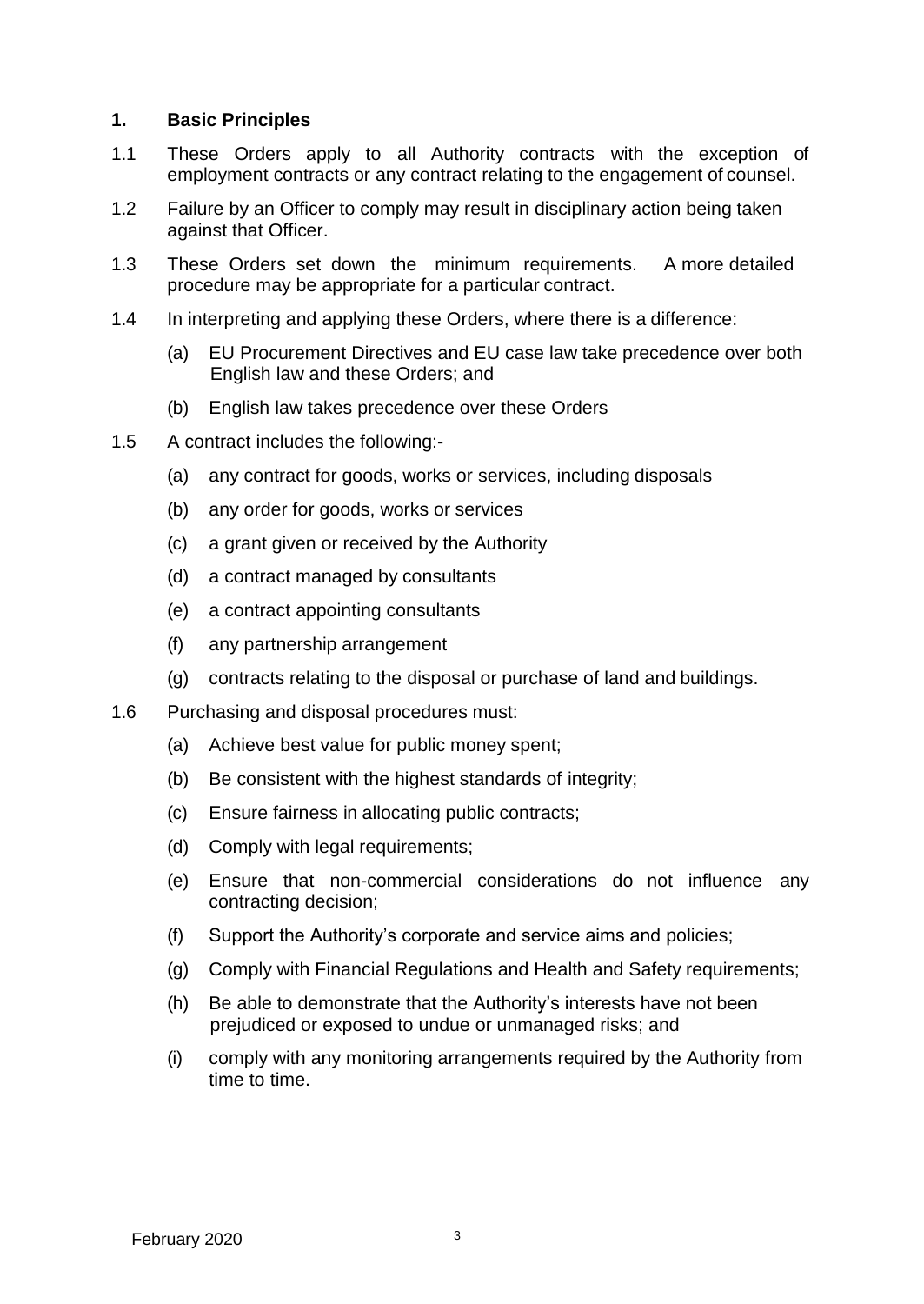## <span id="page-4-0"></span>**2. Responsibilities of Officers**

#### **2.1. Officers**

- (a) Every Officer dealing with contracts must have written authority to do so. This can be in their job description or in written delegated authority.
- (b) Officers responsible for purchasing and disposal must comply with these Standing Orders relating to Contracts, the Financial Regulations and the Employee Code of Conduct together with all UK and EU/EC legal requirements.
- (c) Officers must comply with any prevailing guidance issued by the Chief Finance Officer or his or her nominee.
- (d) Officers must use any relevant corporate contract which is already in place.
- (e) Officers must keep the records to show a clearly documented audit trail. The Officer has a duty to produce such records when requested to do so by the Monitoring Officer, Chief Finance Officer, or Chief Fire Officer and Chief Executive or their nominees.
- (f) Officers must ensure that agents and consultants acting on their behalf comply with the requirements referred to in Standing Order 2.1(b) above. Such consultants must not make any decision as to whether to award a contract or to whom a contract should be awarded.
- (g) Officers must take all necessary legal, financial and professional advice.

## **2.2 Chief Fire Officer and Chief Executive**

The Chief Fire Officer and Chief Executive must:

- (a) Have delegated powers for the contract or ensure that the project has the formal approval of the appropriate Committee of the Authority;
- (b) Ensure that there is full budgetary provision for the contract and that the sources of funding are fully detailed before starting the contract process;
- (c) Ensure that no tender is accepted where it exceeds the approved budget/cash limit by more than 10% unless prior written approval is obtained from the relevant Committee of the Authority;
- (d) Ensure that expenditure is fully contained within the approved budget/cash limit unless prior approval has been obtained from the Committee of the Authority;
- (e) Ensure that he or she has given written delegation of the role that the appropriate Officer may take in the contracting process on behalf of the Authority;
- (f) Ensure that his or her staff complies with these Standing Orders relating to Contracts; and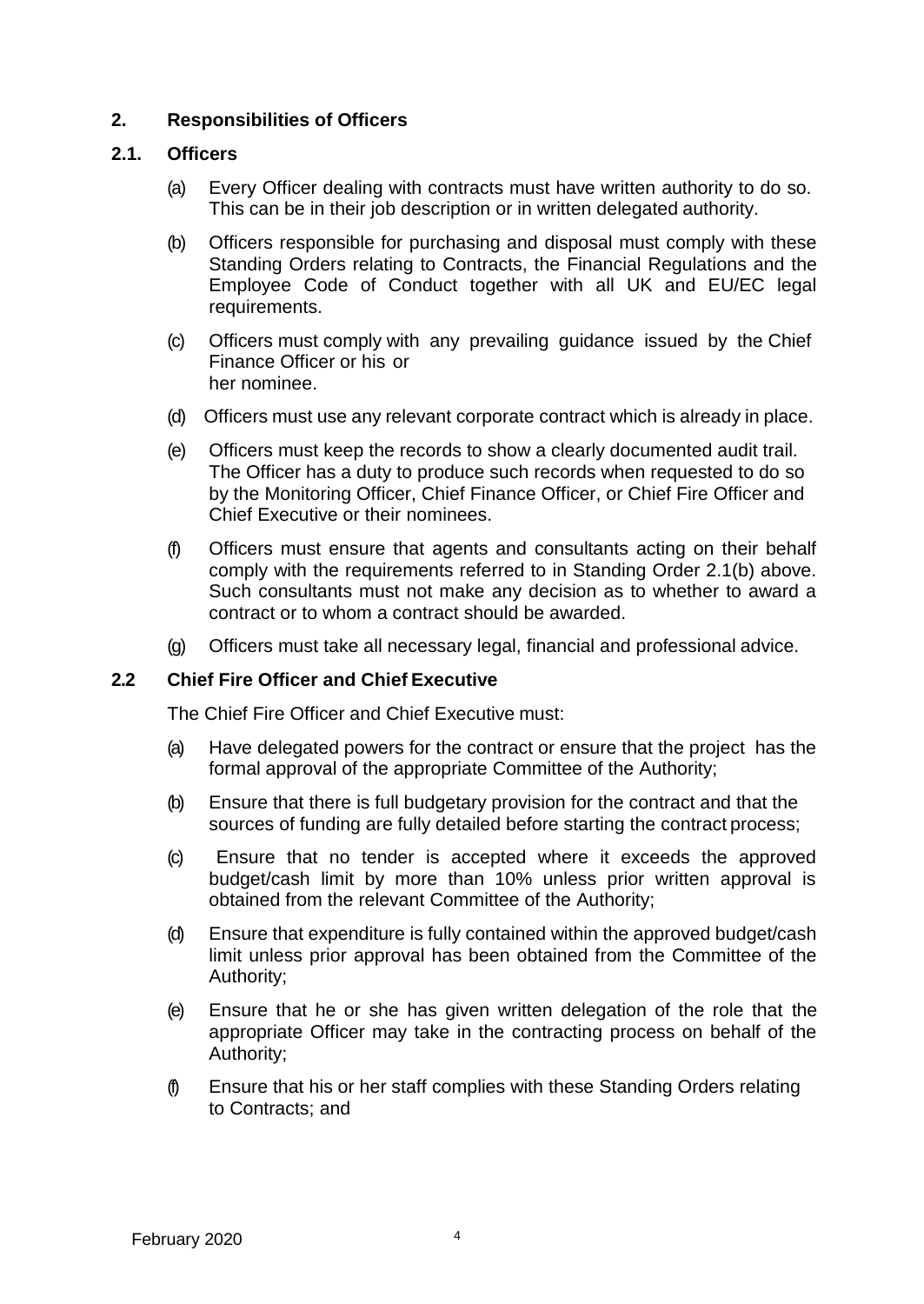- (g) Keep a register of contracts over with a value of £5,000 or more showing:
	- (i) the contract reference number;
	- (ii) the contract title;
	- (iii) the name of the contractor:
	- (iv) the total contract value;
	- (v) the contract start and end date
	- (vi) duration of any option to extend
	- (vii) the contract review date
	- (viii) the name of the Officer responsible for the contract
	- (ix) the contract category/type

## <span id="page-5-0"></span>**3. Partnerships**

Officers considering a partnership arrangement must before starting the contract process obtain advice from the Chief Finance Officer or his or her nominee who will advise on the partnership options available to ensure a workable partnership including appropriate governance arrangements.

#### <span id="page-5-1"></span>**4. Exemptions**

- 4.1 Exemptions are subject to the requirements set out in this Standing Order. An exemption allows a contract to be placed by direct negotiation with one or more suppliers rather than in accordance with **Standing Order 8**. Exemptions under this Standing Order cannot be granted if EU Regulations apply.
- 4.2 If an Officer requires an exemption from one or more Orders in an emergency, the Chief Finance Officer can provide this. A report must be made to a Committee of the Authority subsequent to the award of the contract. An emergency means a situation involving risk of injury or loss of life or risk to the security or structural viability of a property.
- 4.3 If an Officer requires an exemption from one or more Orders where there is no emergency and the estimated value is below the European threshold, this requires the prior approval of the Chief Finance Officer if the value is up to £50,000; or prior approval of a Committee of the Authority if the value is over £50,000 or more. Approval will be given in exceptional circumstances only, such as:
	- (a) special expertise or manufacturing capacity is required for which only one source has been identified. In this case a written quotation shall be obtained from that source; or
	- (b) special expertise or manufacturing capacity is required which is only available from such a limited number of sources that competitive tendering is not practicable. In this case all sources shall be invited to provide quotations.

## <span id="page-5-2"></span>**5. Requirements for all contracts**

- 5.1 Every contract must be in writing and must state:-
	- (a) the goods, works or services to be provided;
	- (b) the agreed programme of delivery;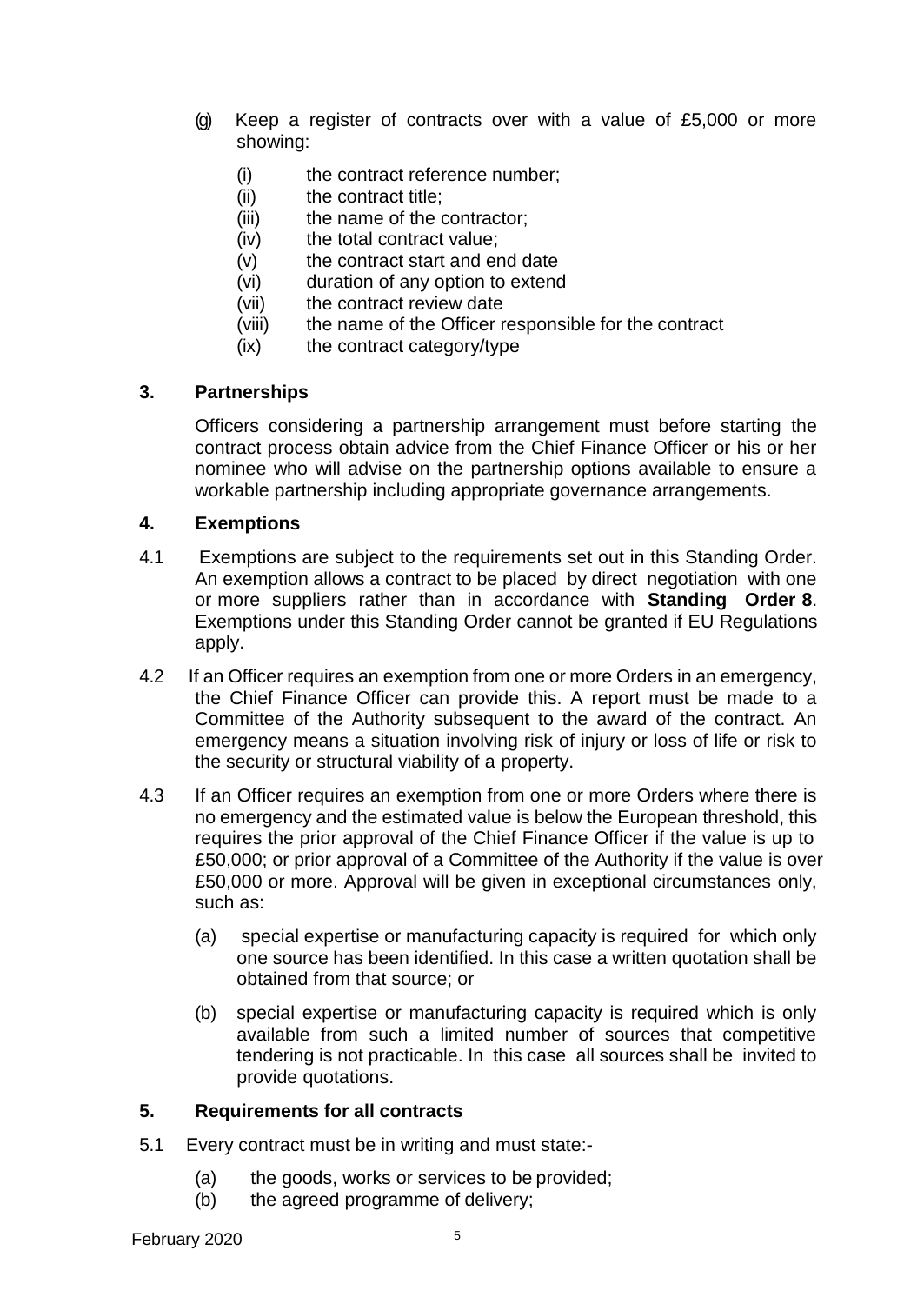- (c) the price and terms ofpayment
- (d) all other terms that areagreed;
- (e) exit procedures, for when the contract comes to its natural end, and

(f) termination procedures for early termination of the contract including when the contractor has not fulfilled his contractual obligations.

- 5.2 Every contract must comply with Financial Regulations and corporate procurement guidance, including EU Procurement regulations, where necessary.
- 5.3 Every contract shall include standard clauses approved by the Chief Finance Officer or his or her nominee on:-
	- (a) Anti Fraud and Corruption
	- (b) Equal Opportunities
	- (c) Health and Safety
	- (d) Freedom of Information and Data Protection
	- (e) Time of the Essence (for contracts for goods)
	- (f) Liquidated Damages
	- (g) Safeguarding
- 5.4 The Chief Finance Officer or his or her nominee shall be responsible for the safekeeping of all executed contracts.

## <span id="page-6-0"></span>**6. Steps Prior to Letting a Contract**

6.1 Before letting a contract, an officer must:

(a) identify whether there is an existing corporate contract already in place;

- (b) estimate the total value of the contract. For example, if the subject matter of the procurement is worth £15,000 over 5 years, the total value of the contract will be £75,000;
- (c) ensure that the contracting process is not used to create separate contracts in order to avoid the requirements of Contract Standing Orders or the requirements of the EU procurement regulations;
- (d) ensure that there is sufficient budgetary provision for the goods or services required;
- (e) ,if leasing arrangements are proposed, obtain prior approval from the Chief Finance Officer;
- (f) take into account the outcome from any strategic service review, if appropriate;
- (g) define the objectives of the contract;
- (h) provide evidence in writing that the risks that are associated with the contract have been assessed and suitable arrangements have been or can be put in place to manage them;
- (i) evaluate what procurement method is most likely to achieve the Authority's objectives, including internal/external sourcing, sourcing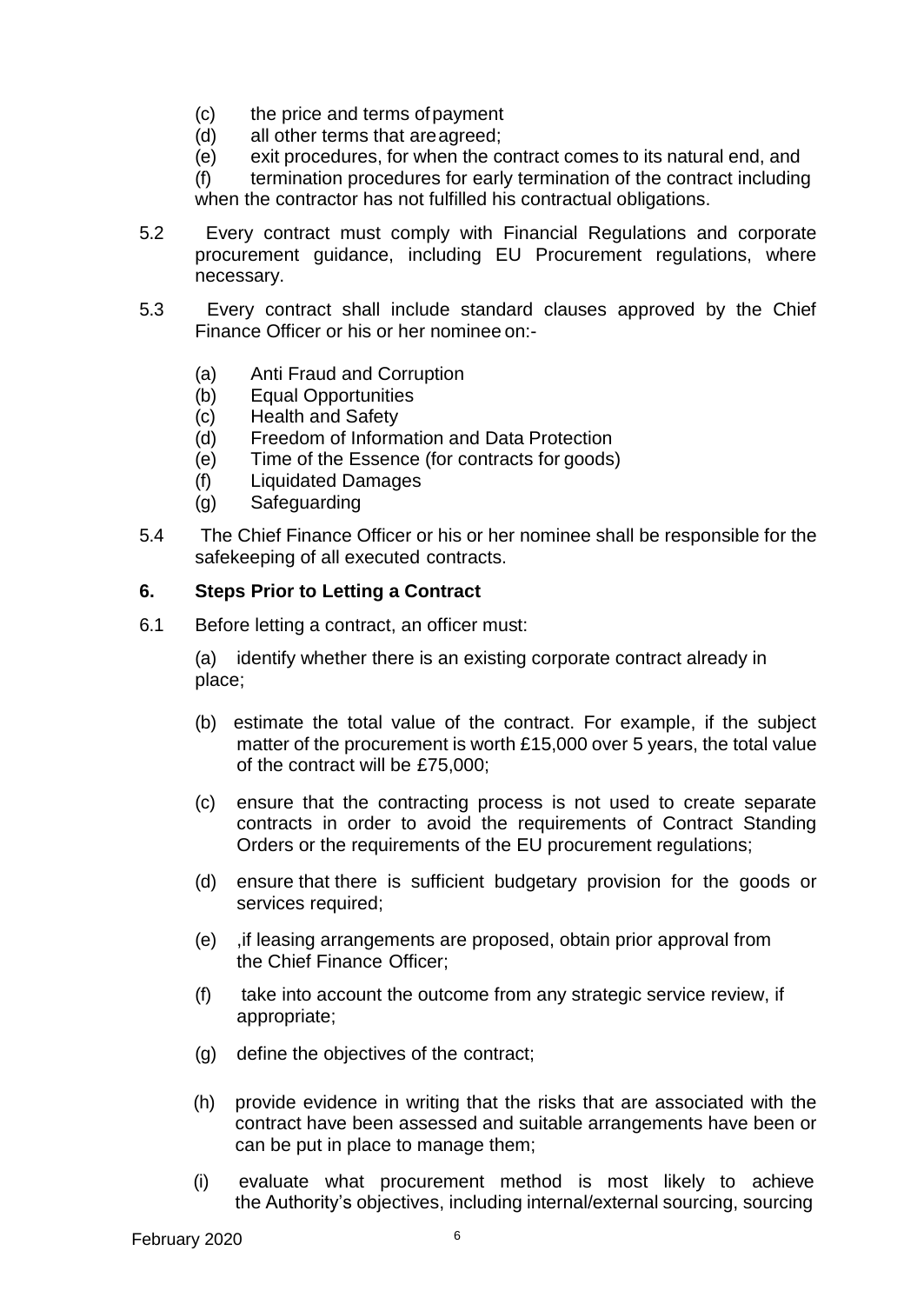through a public sector consortium, packaging strategy or collaboration with another organisation;

- (j) consult users as appropriate about the proposed procurement method and standards for the contract;
- (k) take into account the whole-life costs of the contract;
- (l) retain evidence that the above steps have been carried out for examination by internal or external auditors;
- (m) ensure confidentiality when dealing with contractual matters. Officers must not disclose any information regarding tenders to anyone who is not involved in the selection process; and
- (n) in circumstances that it is likely that employees will transfer to a new employer as a result of a contract, seek legal advice from an appropriately qualified source with regard to the application of TUPE (Transfer of Undertakings (Protection of Employment) Regulations 2006.
- (o) if the procurement is for the provision of services, consider how what is being procured might improve the economic, social and environmental well-being of Buckinghamshire and Milton Keynes, and in conducting the process of procurement, how that improvement might be secured in the procurement process taking into account any consultation that may have been undertaken by the Authority.

# <span id="page-7-0"></span>**7. Requirements to Ensure Competition**

- 7.1 Where the total value of the contract is less than £50,000, Officers may identify potential candidates using the most cost-effective and reasonable methods. This may include reference to advertising, catalogues, business directories etc.
- 7.2 Where the estimated value of a contract is:

## **(a) Up to and including £10,000**

One written quotation is required. This can be a written confirmation by an Officer of an oral quotation. The aim of the Officer responsible for the contract shall be to obtain the best value for money for the Authority.

## **(b) Over £10,000 and up to and including £50,000**

Three written quotations must be requested. The aim of the Officer responsible for the contract shall be to obtain the best value for money for the Authority.

## **(c) Over £50,000 and up to the European Union thresholds**

The Officer responsible for the contract must follow a publicly advertised competitive tender process (**See Standing Order 8)**

The Officer must use the Authority's conditions of contract or appropriate professional institute conditions of contract or a contract which has been approved by the Chief Finance Officer or his or her nominee.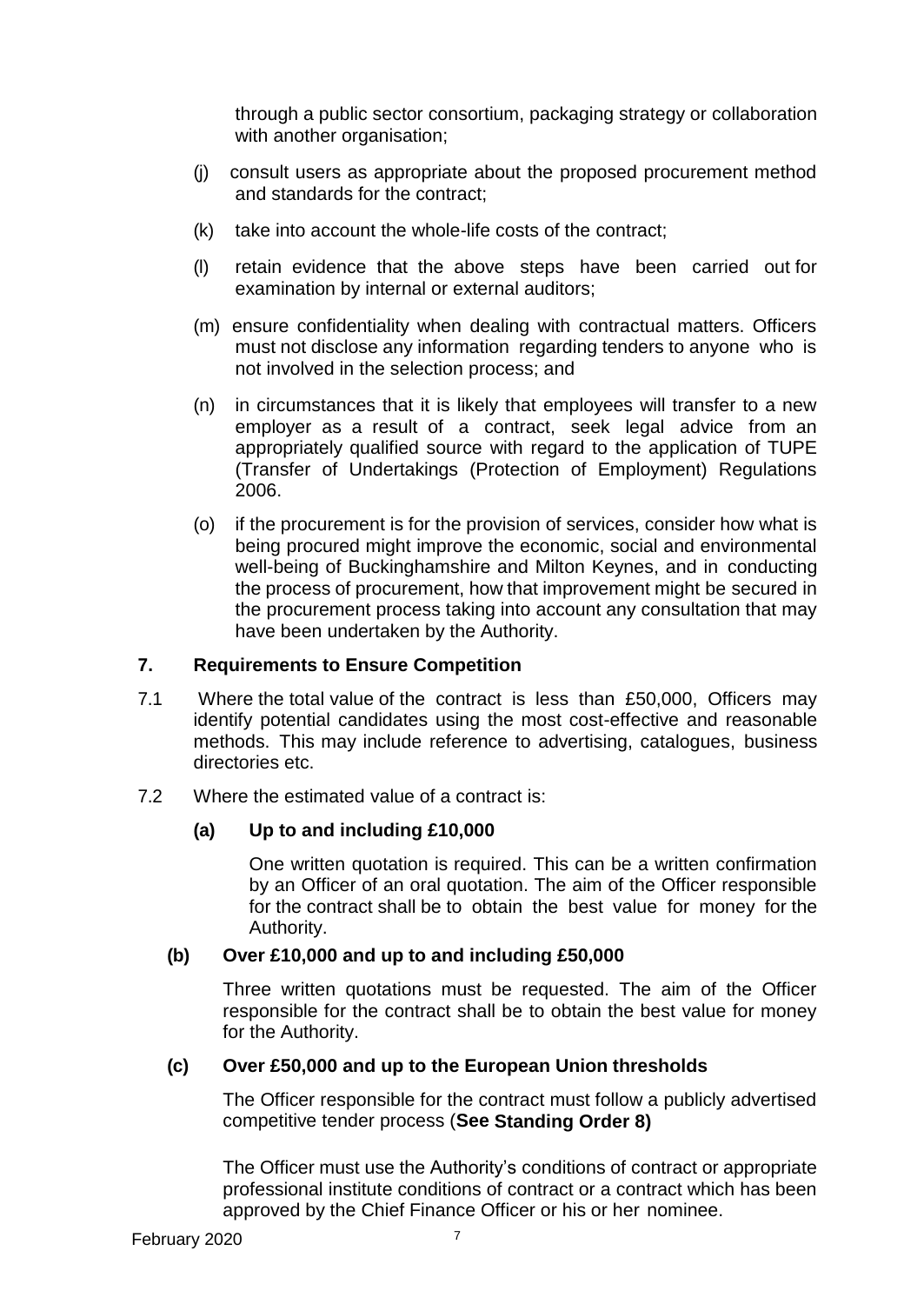(d) **Over the European Union thresholds** which as at 1 January 2020 net of VAT are:

|                                 |            | Euros     |
|---------------------------------|------------|-----------|
| <b>Works</b>                    | £4,733,252 | 5,350,000 |
| Goods & Services                | £189,330   | 214,000   |
| Light Touch Regime for Social & | £663,540   | 750,000   |
| <b>Health Related Services</b>  |            |           |

Contracts must be advertised according to EU procurement law. The Officer responsible for the contract must before starting the contract process obtain advice from the Chief Finance Officer or his or her nominee

#### **(e) Any Value**

The Officer responsible for the contract may use a Framework or Consortium Agreement but before starting the contract process must seek advice from the Chief Finance Officer or his or her nominee.

*EU procurement law requires compliance with the principles of the free movement of goods, the right of establishment the freedom to provide services, non-discrimination and equal treatment, transparency, proportionality and mutual recognition.*

Contracts which fall outside of the Procurement Directives either by reference to value or type must still be let in accordance with the guidance contained in the European Commission Interpretive Communication

[http://eur-lex.europa.eu/legal](http://eur-lex.europa.eu/legal-content/EN/TXT/?uri=OJ%3AJOL_2014_094_R_0065_01)[content/EN/TXT/?uri=OJ:JOL\\_2014\\_094\\_R\\_0065\\_01](http://eur-lex.europa.eu/legal-content/EN/TXT/?uri=OJ%3AJOL_2014_094_R_0065_01)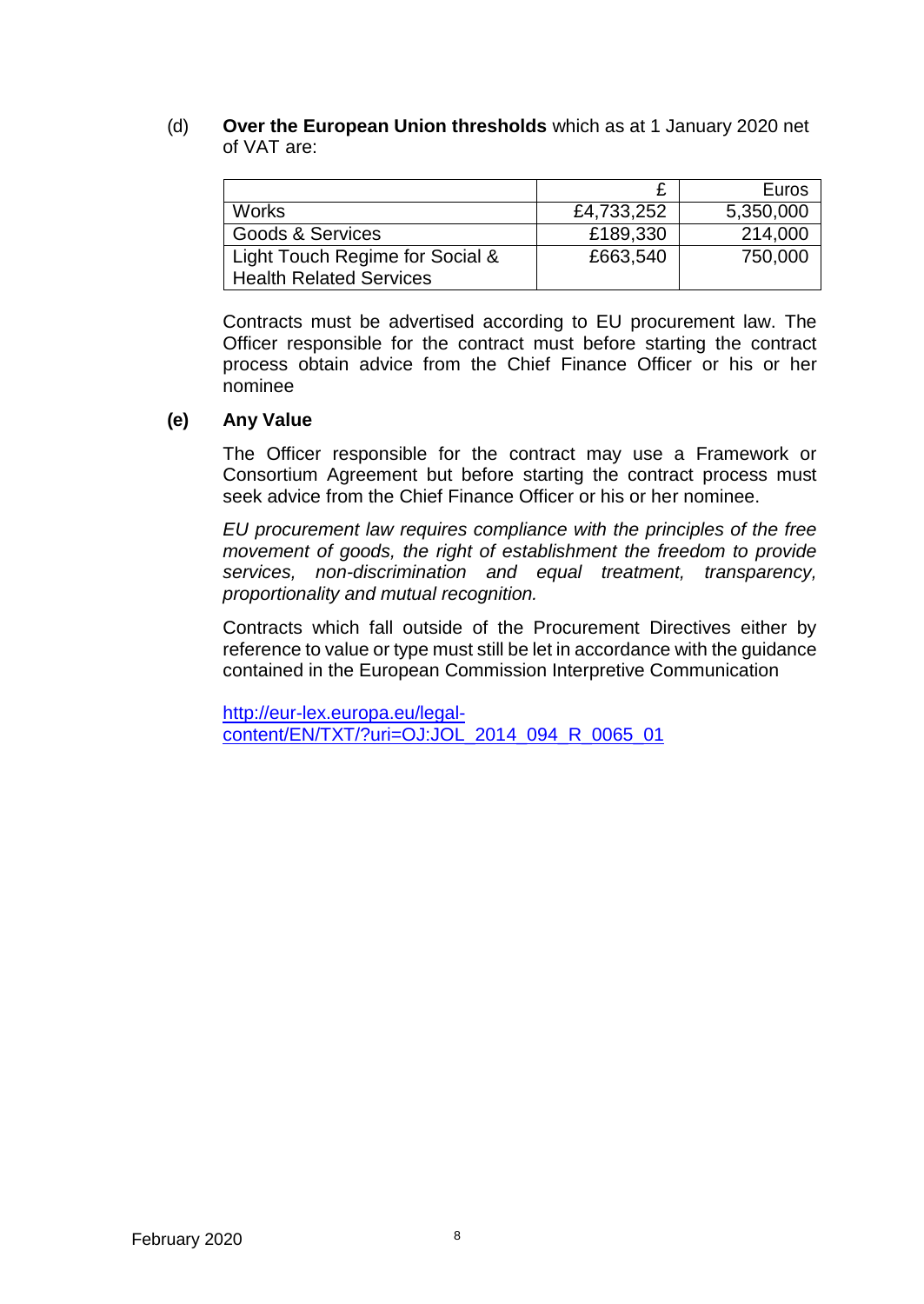## <span id="page-9-0"></span>**8. Competitive Tendering Process**

- 8.1 Where the total value of the contract is more than £50,000, Officers must ensure that potential candidates are asked to provide sufficient detail to:
	- (a) ensure that they are financially stable;
	- (b) ensure that they have appropriate technical ability to undertake the sort of contract for which they wish to be considered; and
	- (c) check their health and safety record.
- 8.2 Officers must be able to demonstrate documentary evidence that (a) to (c) above have been checked.
- 8.3 Where the total value of the contract is more than £50,000 and there is no Approved List or Corporate Contract for the contract, Officers must invite tenders by public advertisement. All tenders will be released to the market electronically, via the Authority's E tendering system and advertised on the Government's procurement portal, Contracts Finder.
- 8.4 Unless a shorter period has been approved by the Chief Finance Officer a period of four weeks must be provided for potential tenderers to receive and submit their expressions of interest for the contract. Where EU Regulations apply, the relevant OJEU time limits apply.

## **9. Creation and Maintenance of an Approved List**

- 9.1 As an alternative to advertising contracts, Officers may use approved lists to select tenderers. However, approved lists cannot be used where the total value of the contract exceeds the EU procurement threshold.
- 9.2 Where the Chief Finance Officer or his or her nominee decides that a select list of approved Contractors shall be maintained, at least four weeks before the list is compiled or reviewed Public Notice (as a minimum via the Authority's website and E tendering system) inviting applications for inclusion on the list must be given. In addition, each Contractor already included on any relevant list shall be asked whether they wish to remain on it.
- 9.3 The criteria for admission to and suspension from a select list shall be based upon the Authority's contract regulations and procurement procedural guidance, be specified in writing by the Officer and be approved by the Chief Finance Officer or his or her nominee.
- 9.4 Potential candidates for the list must be asked to provide details, which will enable the Authority to:
	- (a) ensure that they are financially stable based upon the submission of statements of accounts for the last two years as a minimum
	- (b) ensure that they have appropriate technical ability to undertake the sort of contract for which they wish to be considered
	- (c) compliance with environmental, health and safety, equality and diversity standards as determined by legislation and as may be approved by the Authority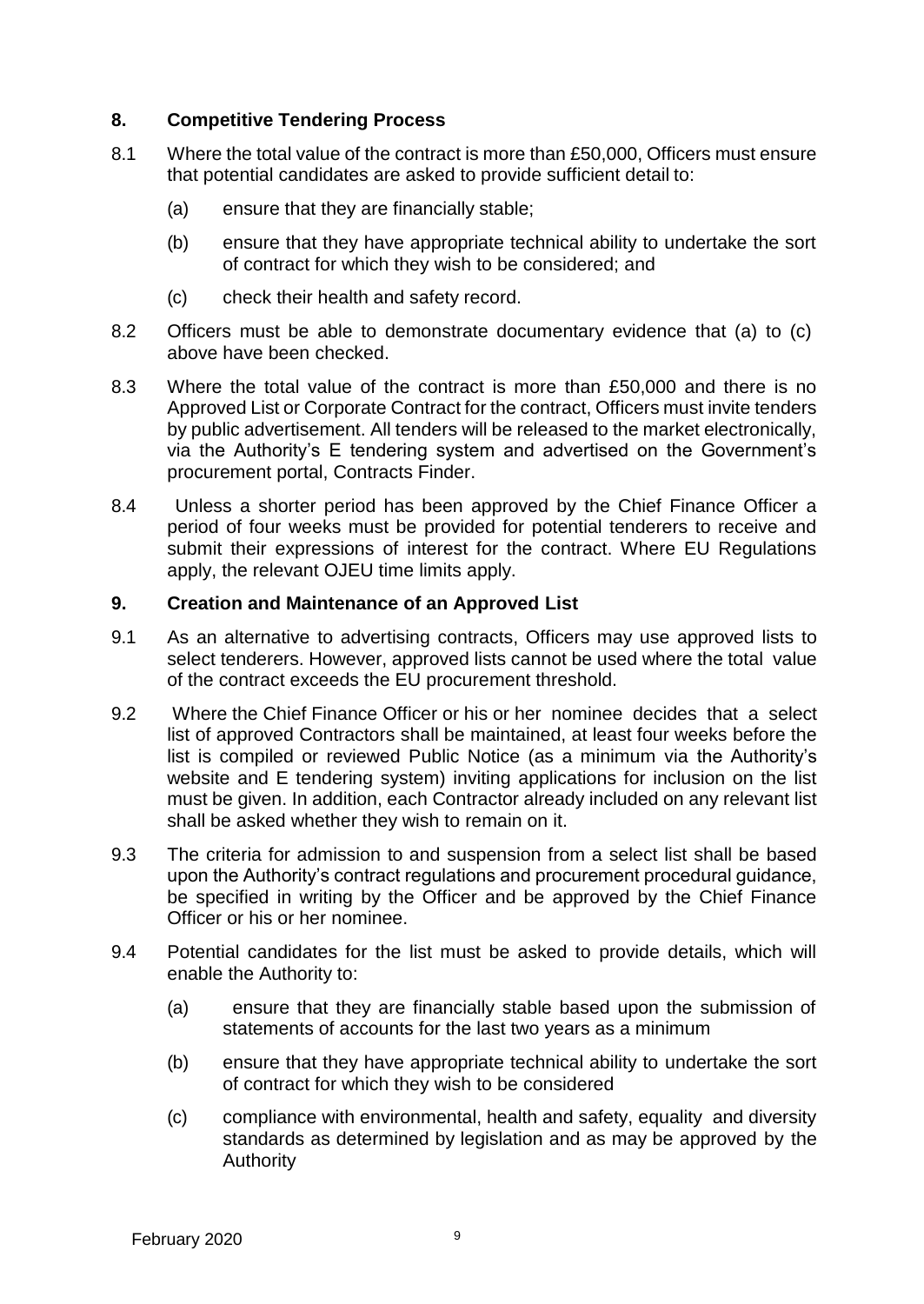- 9.5 The standing list shall include the names and addresses of all the Contractors who meet the selection criteria and shall indicate the nature and value of Contracts for which each Contractor listed may be used.
- 9.6 Any Contractor may withdraw at any time from a standing list by giving written notice to the Authority.
- 9.7 Each list must be re-advertised at least every three years, and subject to competition in accordance with the Requirements to Ensure Competition contained within these Standing Orders relating to Contracts. Any necessary amendments including additions and deletions shall be made by the Officer responsible for the list.
- 9.8 An accredited government scheme subject to approval by the Chief Finance Officer or his or her nominee is also considered to be an approved list for the purpose of these Standing Orders relating to Contracts.

#### <span id="page-10-0"></span>**10. Standards and Award Criteria**

- 10.1 Officers must ensure that the award criteria are selected which are appropriate to the contract.
- 10.2 Officers must design award criteria to ensure best value for money for the Authority.
- 10.3 The pre-agreed criteria for assessing the bid must not be changed after tender proposals have been opened.

#### <span id="page-10-1"></span>**11. Invitations to Tender/Quotations**

- 11.1 The Officer must ensure that Invitations to Tender and Invitations to Quote include a specification. The specification must describe clearly the Authority's requirements in sufficient detail to ensure the submission of competitive bids which may easily be compared.
- 11.2 The Invitation to Tender or Invitation to Quote must state that the Authority is not bound to accept any Quotation or Tender.
- 11.3 All candidates invited to tender or quote must be issued with the same information at the same time and subject to the same terms. Any additional information or amendments to the specification must be provided to the candidates on the same basis.
- 11.4 In cases where it can be demonstrated that there are insufficient suitably qualified candidates to meet the competition requirements set out in **Standing Order 7**, all suitably qualified candidates must be invited.
- 11.5 The Invitation to Tender or Invitation to Quote must specify the award procedure
- 11.6 Unless the tendering process is by using an approved list, all Invitations to Tender must be advertised on the Authority's E tendering system.

## <span id="page-10-2"></span>**12. Shortlisting**

12.1 Where approved lists are used, the responsible Officer in consultation with the Chief Finance Officer or his or her nominee may undertake the shortlisting in accordance with the relevant criteria.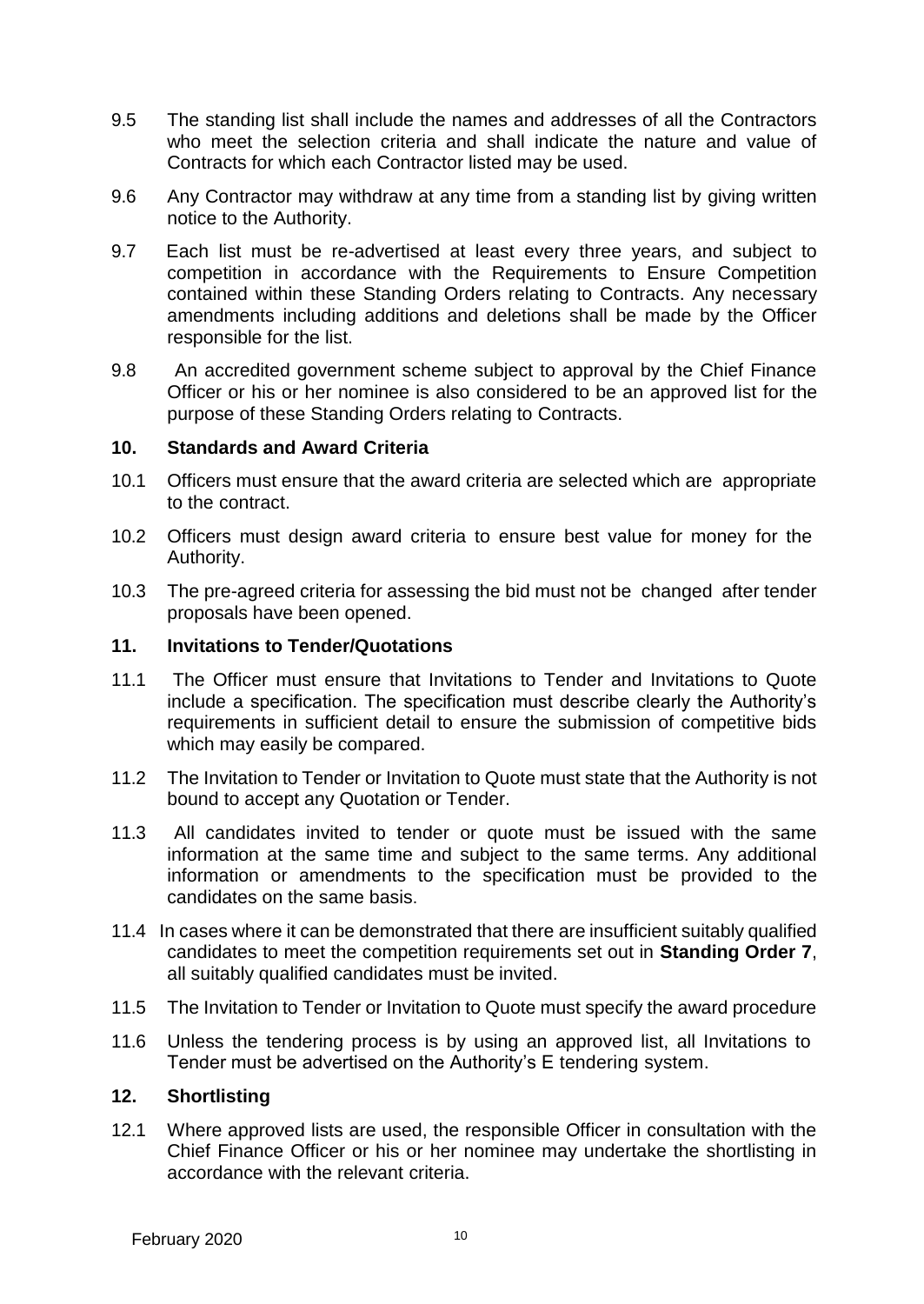- 12.2 Shortlisting must be undertaken with regard to financial and technical standards and other criteria relevant to the contract including the award criteria.
- 12.3 In the case of contracts let under the EU Procedure, the advice of the Chief Finance Officer or his or her nominee must be obtained.
- 12.4 Where appropriate, Officers may decide not to shortlist and to send Invitations to Tender and evaluate all submissions.

## **13. Submission, Receipt and Opening of Tenders/Quotations**

- 13.1 Candidates invited to bid must be given adequate time in which to submit a quotation or tender. At least four weeks must be allowed for submission of tenders and the EU Procedure sets out specific time periods.
- 13.2 Requests for quotations and invitations to tender will be issued and received electronically via the Authority's E tendering system. Tenders will be released to the market electronically.
- 13.3 The Chief Finance Officer shall be responsible for the safekeeping of tenders. All tender documentation will be held electronically within the E Tendering system.

## <span id="page-11-0"></span>**14. Clarification Procedures**

14.1 After the tender opening, it may become apparent that one or more of the potential contractors that have submitted bids have misinterpreted the specification. If it is clear that this is a result of an error or ambiguity in the specification, the responsible Officer must consult the Chief Finance Officer or his or her nominee as to whether all the contractors should be provided with revised specifications and given the opportunity to revise their tender.

## <span id="page-11-1"></span>**15. Tender Evaluation**

- 15.1 Confidentiality of tenders/quotations and the identity of tenderers must be maintained at all times. Information about one tenderer's response must not be given to another tenderer.
- 15.2 Officers must evaluate and award the contract in accordance with the award criteria in the Invitation to Tender. The Officer responsible for evaluating the tenders should complete a tender evaluation sheet recording the details of the tenders and the process for selecting the winner. This Officer must be someone other than the person who is going to sign the contract. Financial evaluation must be completed by the Chief Finance Officer or his or her nominee. Financing arrangements must be included in the evaluation.
- 15.3 The reasons for the selection of the successful candidate should be recorded on the evaluation report. The Officer carrying out the evaluation must sign the report. Authorisation to award the contract must be given in writing by an Officer who has written delegated authority to do so.

## <span id="page-11-2"></span>**16. Award of Contract**

- 16.1 All candidates must be notified in writing, simultaneously and as soon as possible, as to the outcome of the tender exercise.
- 16.2 In the case of those contracts which have been let using the EU procurement procedure, a statutory standstill of 10 days must apply between the notification of the tenderers and the successful candidate signing the contract,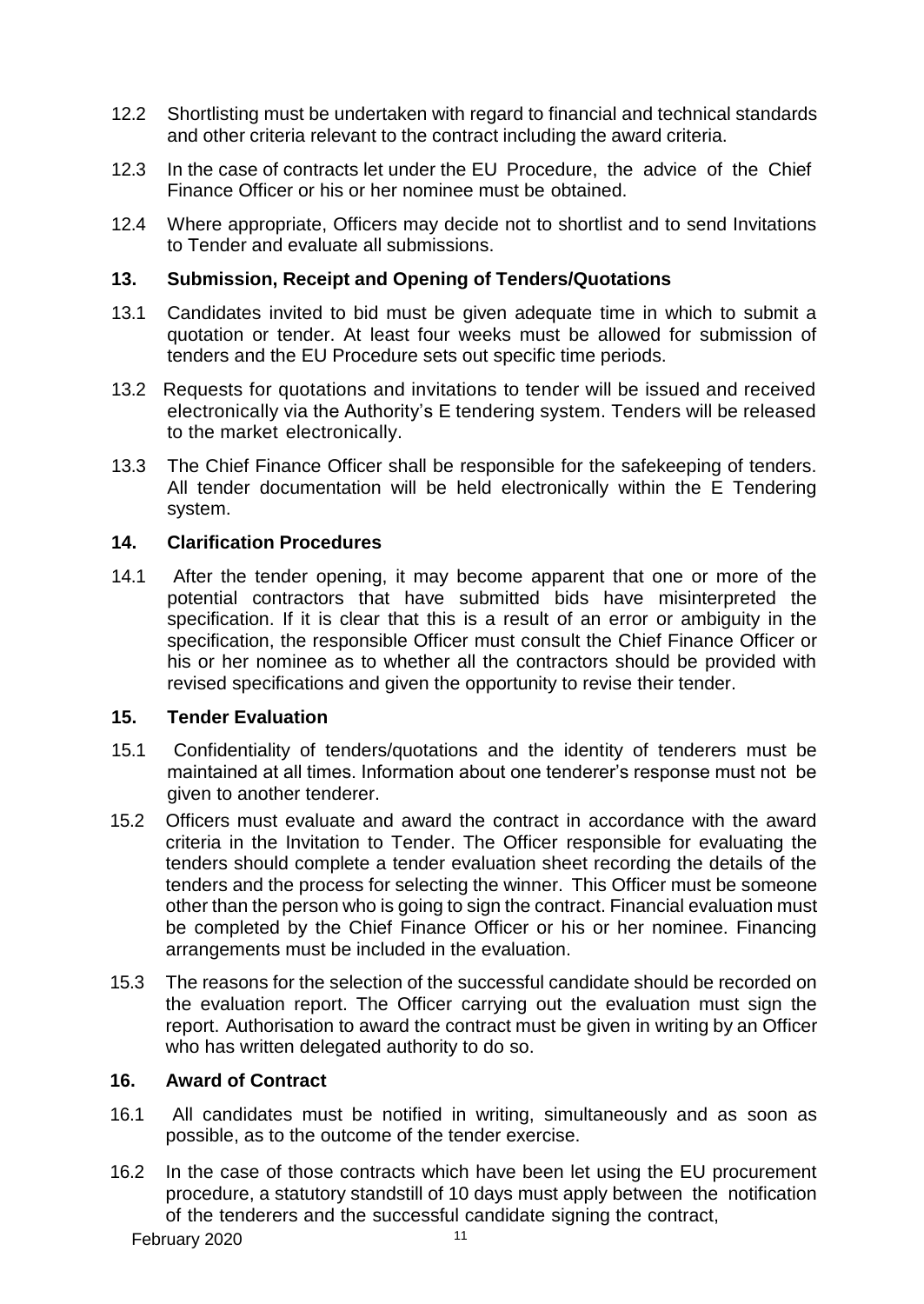to allow for the decision to be challenged by the unsuccessful candidates.

16.3 The contract can only be signed by an Officer who has written delegation to do so.

# <span id="page-12-0"></span>**17. Executing a Contract**

- 17.1 Where a contract has a bond or guarantee or is over £150,000 it shall be sent to the Monitoring Officer and shall be sealed on behalf of the Authority.
- 17.2 Any contract under £150,000 shall be signed by the Chief Fire Officer and Chief Executive or an Officer with written delegated authority to sign by the Chief Fire Officer and Chief Executive, in accordance with approved levels, or may be executed by affixing the seal of the Authority in accordance with **SOA 15** (SOA 15 - Standing Orders for the Authority and its Committees)

# <span id="page-12-1"></span>**18. Post Contract Monitoring**

- 18.1 During the duration of a contract, the designated project manager, or, where no project manager has been appointed, the Officer signing the contract must monitor the contract/contractor in respect of:
	- (a) performance
	- (b) compliance with the specification and the contract
	- (c) cost
	- (d) user satisfaction
	- (e) risk management; and
	- (f) in accordance with any guidance issued by the Chief Finance Officer or his or her nominee.
- 18.2 Officers must seek advice from the Chief Finance Officer or his or her nominee if payments to a contractor are to be withheld or there is any other problem with the contract which may result in early termination.

# <span id="page-12-2"></span>**19. Termination of Contract**

19.1 An Officer shall not terminate a contract over £50,000 prior to its expiry date without first obtaining advice from the Chief Finance Officer or his or her nominee.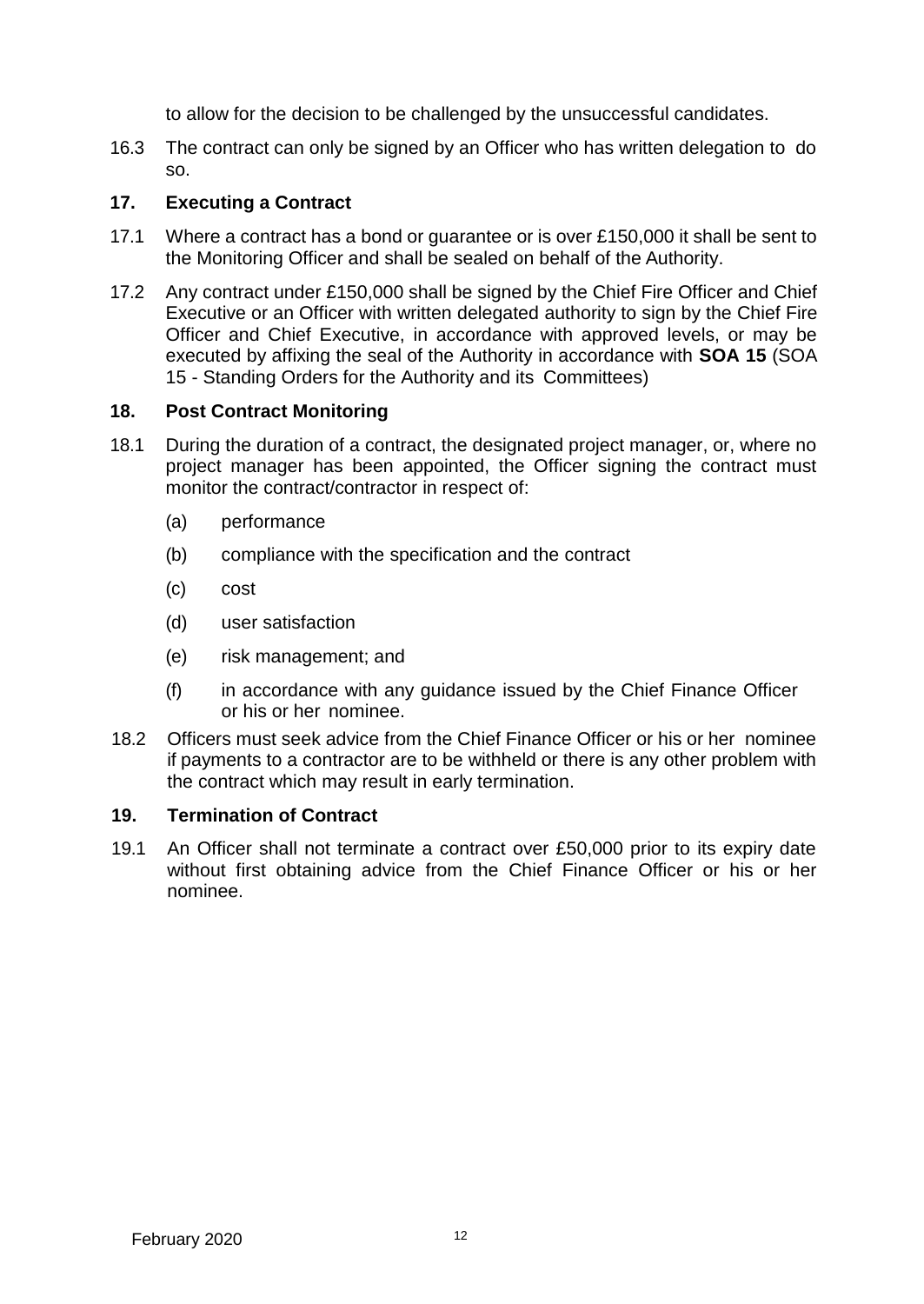## <span id="page-13-0"></span>**20. Land and Property**

- 20.1 This Standing Order relates to the acquisition and disposal of land and property including leases which are for a fixed term of more than seven years.
- 20.2 All valuations and negotiations shall be the responsibility of the Chief Finance Officer or his or her nominee who must ensure that anyone undertaking valuations or negotiations on his/her behalf must have appropriate written delegation and must be a qualified Member of the Royal Institution of Chartered Surveyors or equivalent.
- 20.3 All valuations prepared for the purpose of a transaction must be accompanied by evidence of the values or comparable properties in the locality, where possible, or evidence of recent, similar transactions carried out the Authority.

#### **Acquisitions**

- 20.4 No purchase of land or property (freehold or leasehold) may be made without the prior approval of an Officer delegated to do so by the Authority's Scheme of Delegation. In order to do this the information detailed below must be provided for this Officer which must be retained for six financial years after the acquisition has been completed:
	- (a) a complete description of the land or property that is being considered for purchase;
	- (b) the reason for the purchase;
	- (c) any information that may affect the value of the property or land, including structural and environmental reports;
	- (d) the proposed purchase price or rental value together with evidence of the prices for similar properties in the location, and evidence that there is sufficient budget to cover all costs; and
	- (e) any other terms and conditions.

## **Disposals**

- 20.5 Land and buildings owned by the Authority shall not be disposed by lease or freehold without the prior approval of a Committee of the Authority.
- 20.6 Prior to approval being sought the following information must be provided:
	- (a) a complete description of all the land and/or property to be included in the disposal;
	- (b) confirmation that the title of the land and/or property is owned by the Authority;